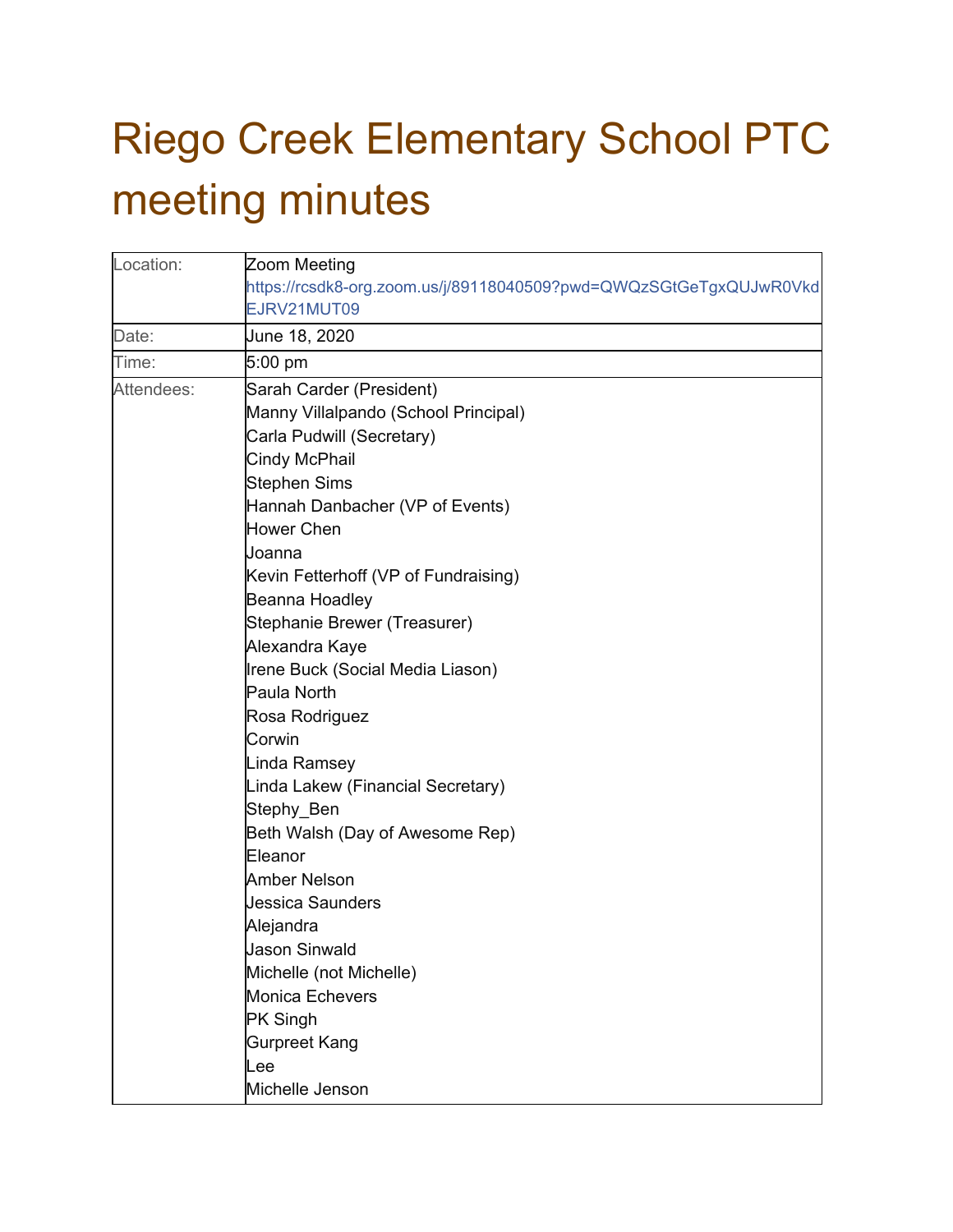| Kelly Wagner         |
|----------------------|
| Lorelai              |
| <b>Kelly Frische</b> |
| Rebecca Bell         |
| (35?)                |

## Agenda items

- Principal Manny updates
	- Back to School Updates/Opening
		- What fall looks like, changes daily
		- Survey went to all families, please complete
		- June 30 is decision day for what Fall will look like
		- Please reach out to Manny if have any questions
		- Counties have control
		- Keys July 6th
			- Take a virtual tour
			- Tons of space
	- Wish Items from teachers: not yet established
	- Basketball hoop height
		- Standard Height, 9ft (cannot be lower as it can be vandalized)
	- Linking Facebook of RC and FB of RCPTC
		- Will be able to link everything, should happen sooner than later. Will get date.
- Fundraising
	- "Step it Up" fundraiser representative: Beth Walsh (Power of Purpose)
		- Step it up raise money for school, great experience for kids
		- 15 years in fundraising
		- Plug and play program in school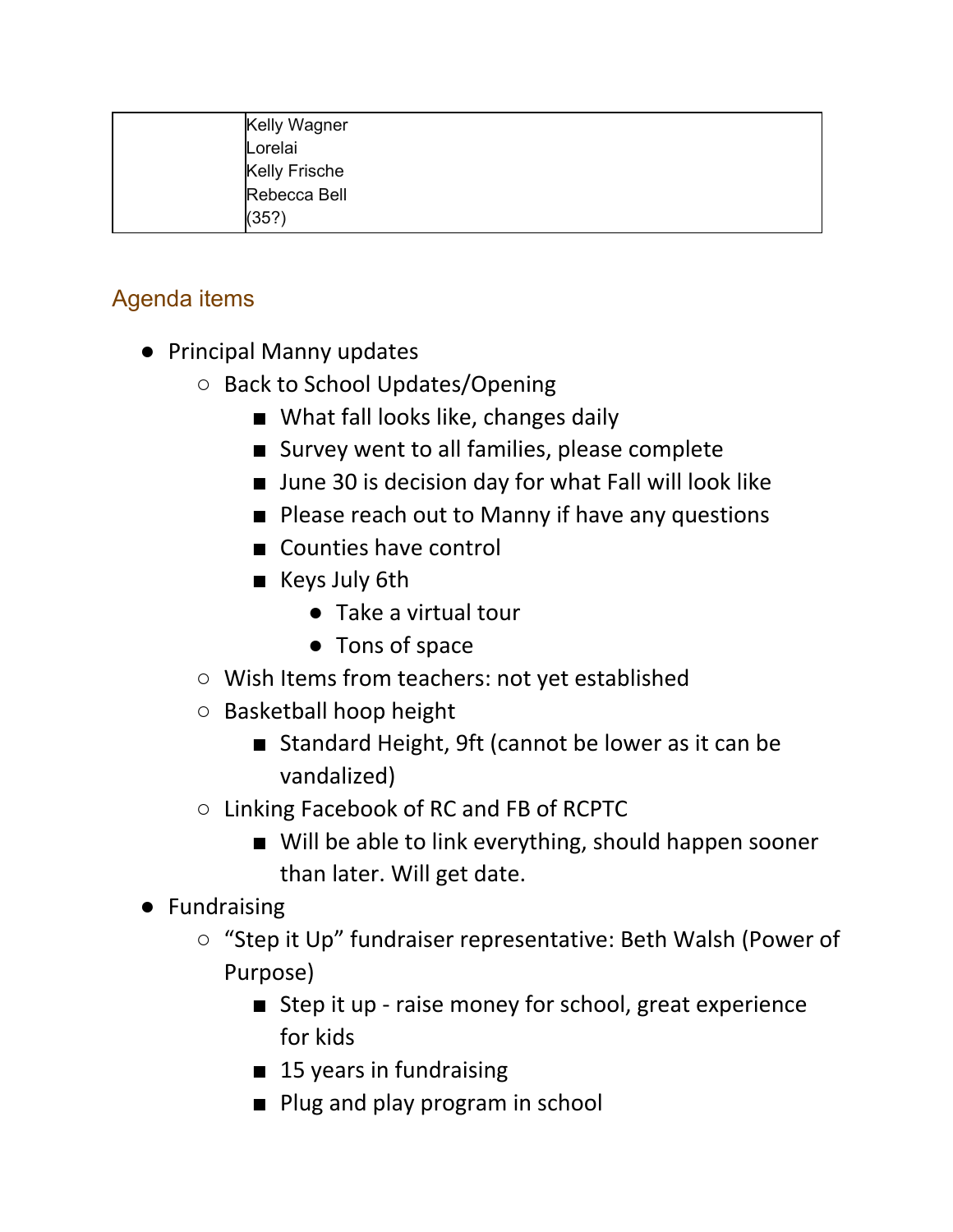- 10 minutes for parents to participate
- Step it up Power Point shown (audio issues)
- How it works?
	- Kickoff assembly (30 mins) Will be prepared if assembly is not available. They have different options if needed to adjust.
	- Work happens within the first 24 hours
		- Email to parents to register
		- Donation packet to students (school makes copy)
	- Students get rewards for participation/registration
	- Prizes all get up front given to PTC
	- "Golden Ticket" for donation… one will be picked up and iPad reward
	- Majority of money will be through the platform. If cash/check will be entered by PTC through the platform
	- Email to potential donors will be from student
	- Moving goal if student has reached goal online
	- 2 ways to earn
		- Participation
		- Donations (more donations, more prizes)
	- Everyone can attend, even if there was no donations
	- Event day: they get prizes, but gets kept with teacher until the end of the day
	- Inflatables
	- 2 weeks for donation period
	- 3-4 days to input into the platform if cash/check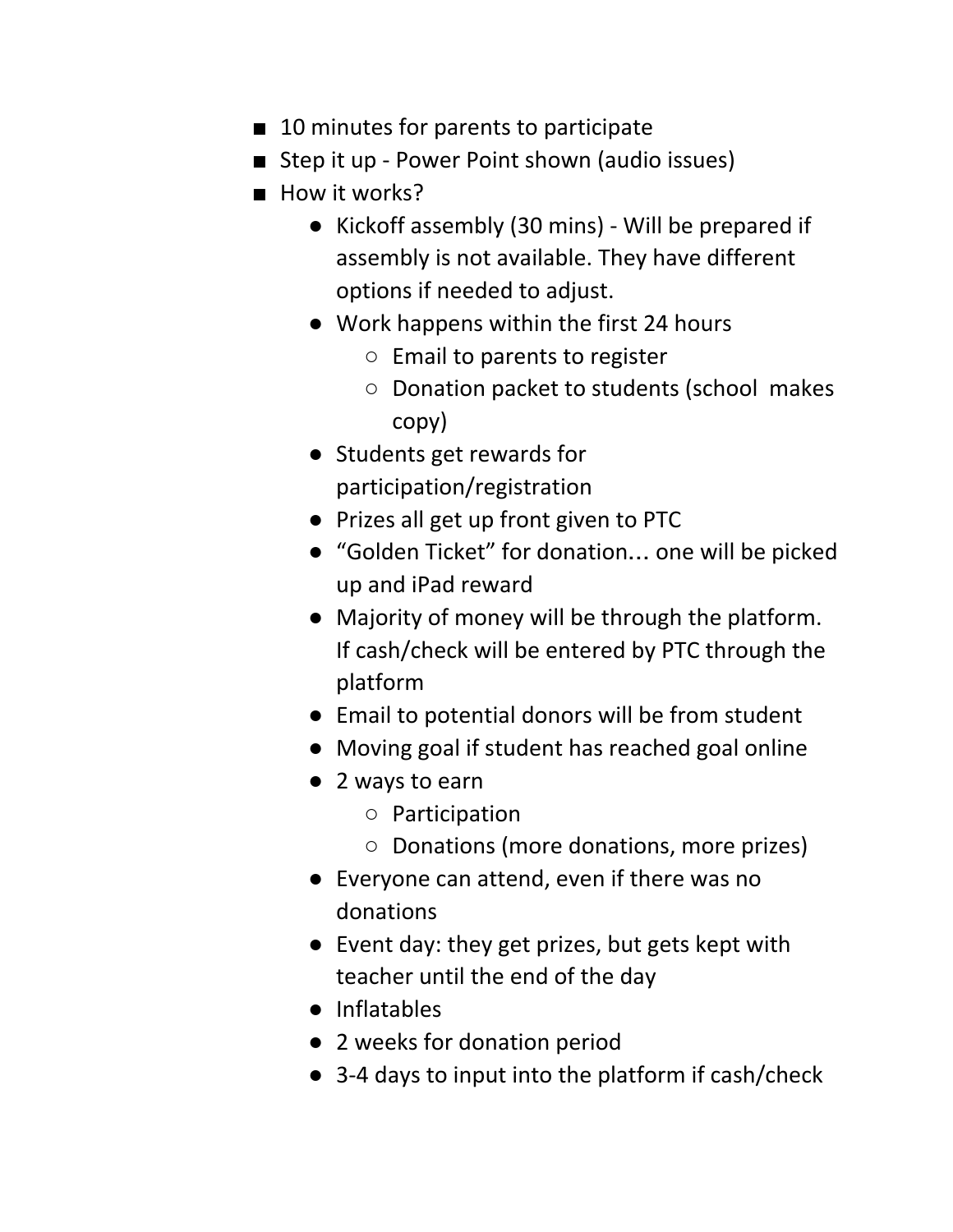- 2 week lull period to collect prizes and such
- 60-90 minutes per session (could have up to 6 sessions)
- Team POP will be there to setup and help with kids
- 12 volunteers
- 4 garbage cans
- Rainy Day: Reschedule
- COVID: Fall move to Spring Date (they will have options - prize, additional 10% on the profit)
- Profits--
	- $\circ$  0-29,999: 40% profit to school
	- 30,000+: 50% profit to school
- Other programs:
	- STEAM engine: Shopping spree instead of DOA
	- Game On: American Ninja Warrior for PE program
- Expectation of amount raised (pre COVID): \$34,000 gross / \$17,000 to PTC
- 501c doesn't need to be established, but will just need to be signed off by 2 people from PTC
- **August 10th** possible date to kick off (available)
- We can use their payment platform next year if we want. 10% goes to POP, we can learn from this
- We are starting with Zero balance with PTC
- Hardly any work from PTC
- VOTING: THUMBS UP
- Shirts for 2nd Day of School (Kevin)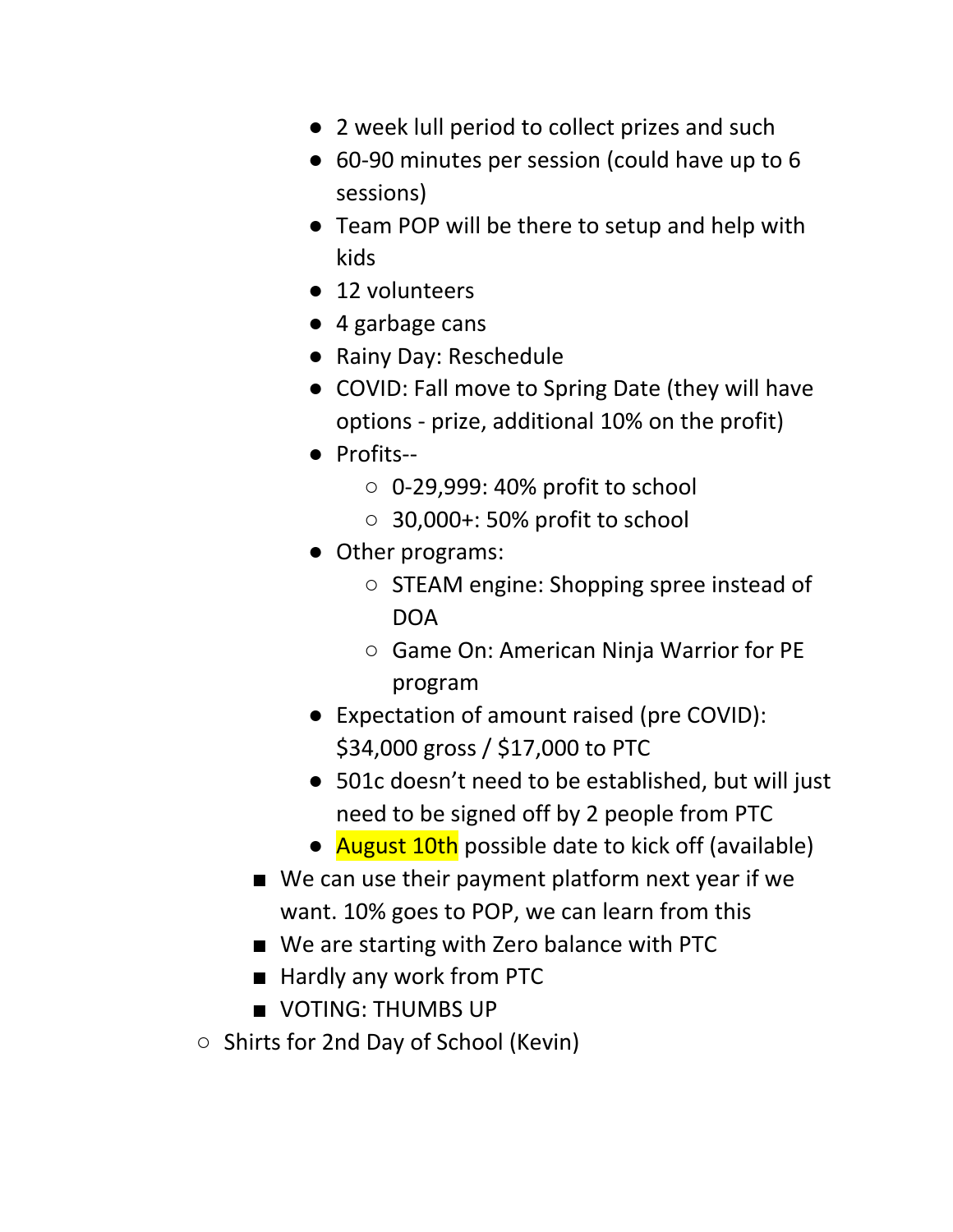- Will we need 501c established? Roadblock. Most companies would like this to be established.
- Sponsors for back of shirt
- Local Dentist is interested
- Amazon Smile
	- Needs 501c
- Dine Out
	- We will need 501c
- Box top for Education/Amazon Smile (Kevin)
- Parking Lot Garage sale
	- $\blacksquare$  \$10-15 a spot
	- yard sale
	- doughnut/coffee/treat sale in addition
	- Manny can run by district office
	- Do not schedule mass gathering in August or September
- School Kits
	- Shopttkits.com Carla (cannot do it this year, we are too late. But will give us quotes for next year)
		- Small percentage can go back to PTC for fundraising
		- Presorted by class
	- EducationalProducts.com
- Gift Baskets (themed)
	- Room parent would pick a theme (need to establish first)
	- Auctioned off in spring
	- Goes to the PTC
	- Online Auction
- Pancake Breakfast in the spring?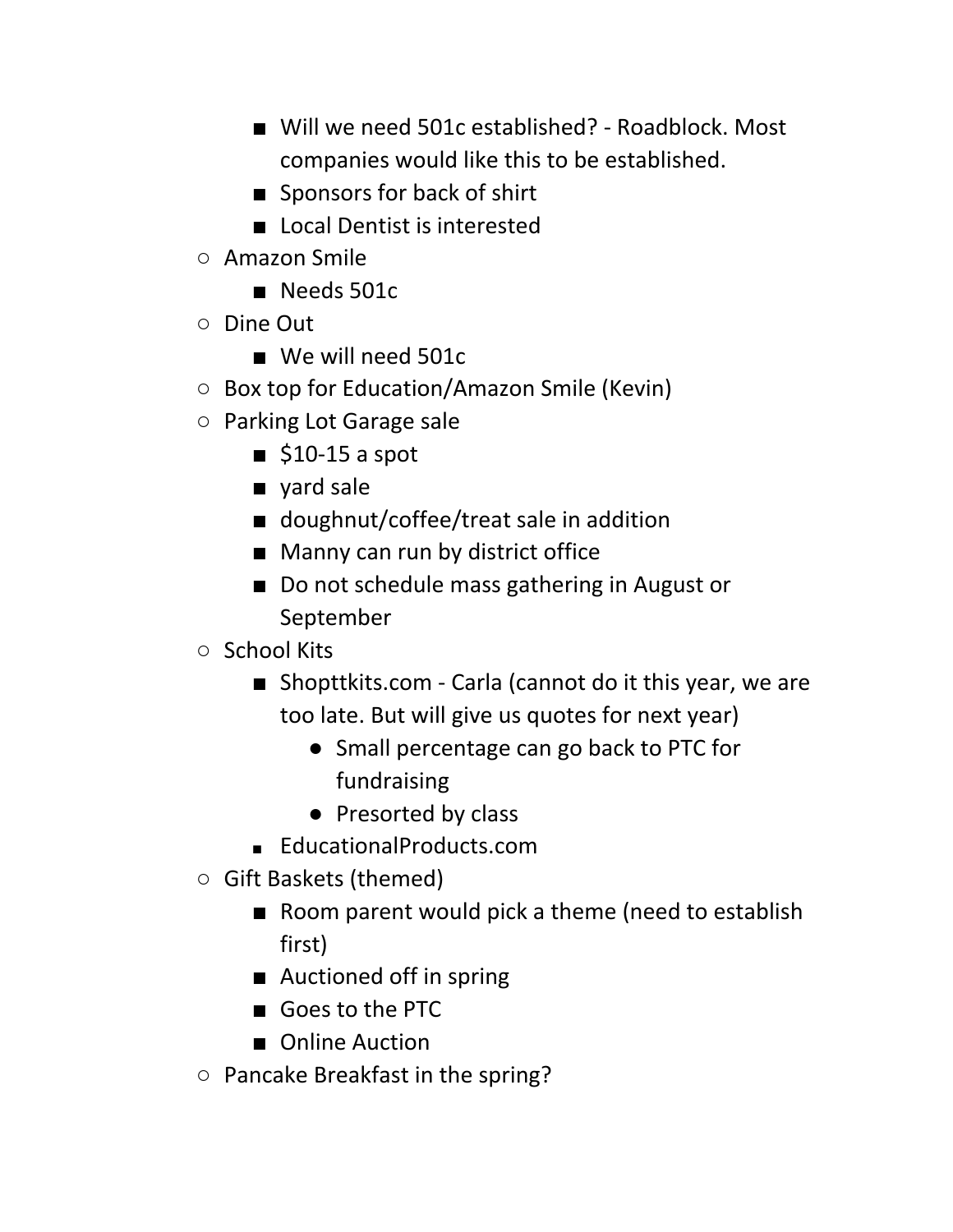- Auction yearly naming rights to the library of fields
	- Maybe advertise instead of reaching out directly to school (District has a PR firm that they work with - can work on press release)
- Parking spaces Auction off a prime parking spot (for special events, maybe for each event)
- Form letter to send to families for foundation board for donations
- Companies can advertise on fence at school (probably need 501c)
- Fundraising GOAL: None yet, but raising funds for events/field trips/assemblies, etc
- Budget list from surrounding schools
- Letter to parents on where money goes from PTC
- Events
	- Fall Event (Oct 30th) Kelly and Hannah
		- Dress up as a character
		- Halloween parade in the morning
		- Treat walk instead of cupcake walk
		- Pumpkin walk (donations, how to get pumpkins) --Green Acres will donate pumpkins
		- Trick or Treating around classrooms/Trunk or Treat
		- Haunted House (multi purpose room) Time slot to stagger
		- Food trucks or Prepackaged food
		- Cotton Candy/Popcorn Maker/Snow Cone Machine (rent or invest)
		- Games for kids, need to be creative
		- Can reserve time areas and group games
		- Gym can be walk through area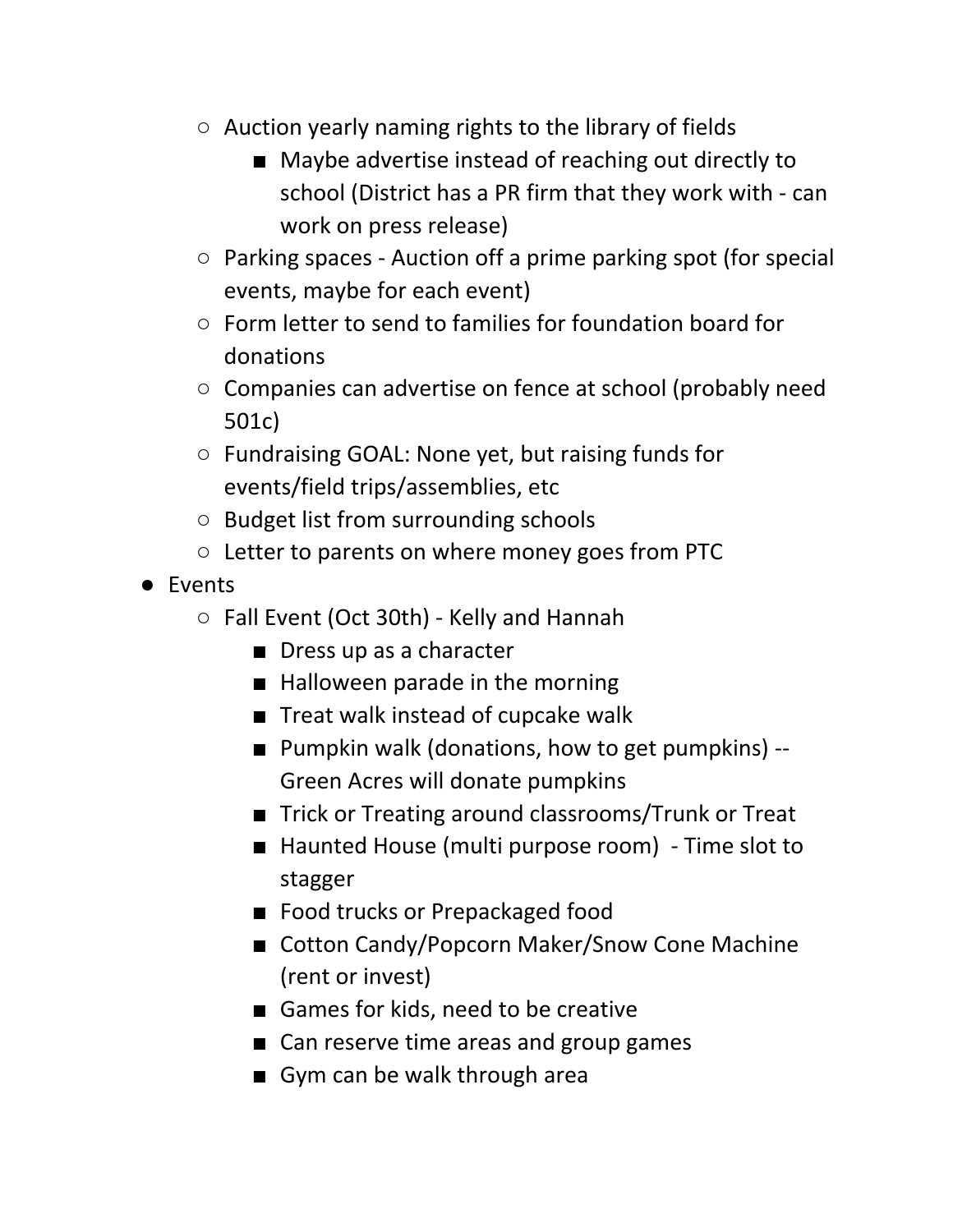- \$80-90 for wooden booths
- Book Fair
	- Librarian is not hired yet.
	- Hopefully beginning of July
	- Manny has Scholastic Rep
	- 10-15 people to run
- School Supply Drive
- Spirit wear sales and back to school
	- online (Manny will check, about mid July to mid Sept then Spring as well)
	- Will we have some in stock at school? (No)
- Inter School Event (Riego/FFE/OR)
	- OR people are down to do this (depends on restrictions)
- Spring Events (Hannah)
	- Spring Fling
	- Read-A-Thon: overnight in the multi purpose room, older kids (Sleepover, whomever reads the most)
	- Daddy/Daughter Dance / Mother/Son Event
- Pictures/Yearbook?
	- Lifetouch (connection with Shutterfly)
	- Can collect from other areas
	- Appreciate if we can see photos before we buy
- Date night
- Sami Circuit Sarah will contact for Fall or Spring
	- Big investment in cost
- Movie/Date Night possibly in the spring
- PTC Updates:
	- Bank Account will be opened tomorrow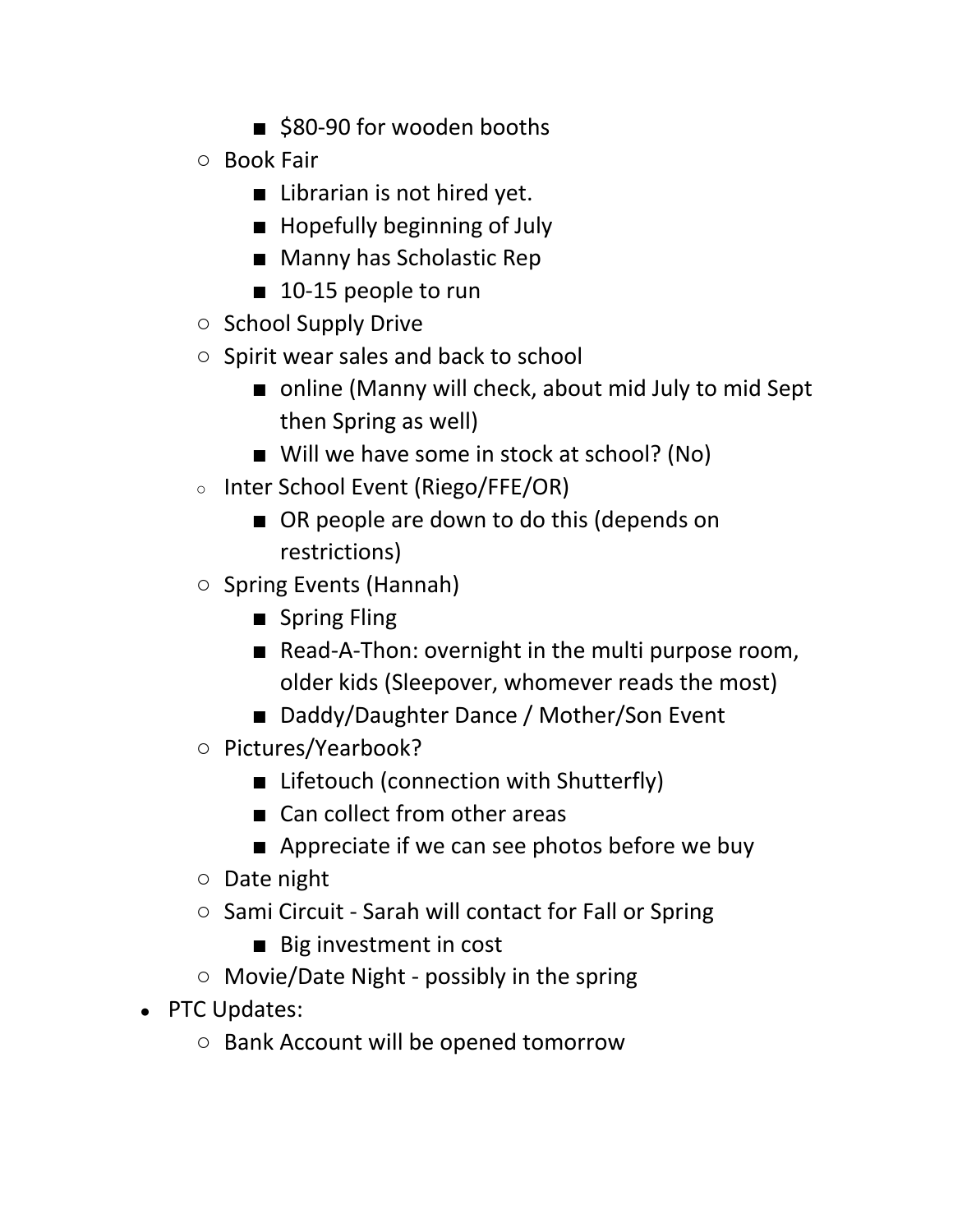- Update from Stephanie Brewer on 501c status and application
	- Phone with the IRS
	- PTO to PTC name change request: Have not been processed since April
	- Mail room has been closed for the last 3 months
	- 14-90 days to be established
	- Most are not in the office and teleworking
	- Address of school? Manny will check mail to see anything from IRS
	- \$275 dollar filing fee
	- Franchise Tax Board, may be free
- PTC Board Establishment
	- Election Date
		- Aug 10 submission of application
		- Aug 14 voting
- Number of members on Facebook group (91 members)
- Dues \$20/family
	- Collection
		- Facebook (Irene)
		- Drop Box
		- Venmo
		- Any other ways?
	- Website/page
	- We will be giving water bottles for those that pay their dues before school starts (deliver to their doors)
	- Tiered memberships (Manny) raffle to tour the school - will check if possible
- PTC Room
	- Location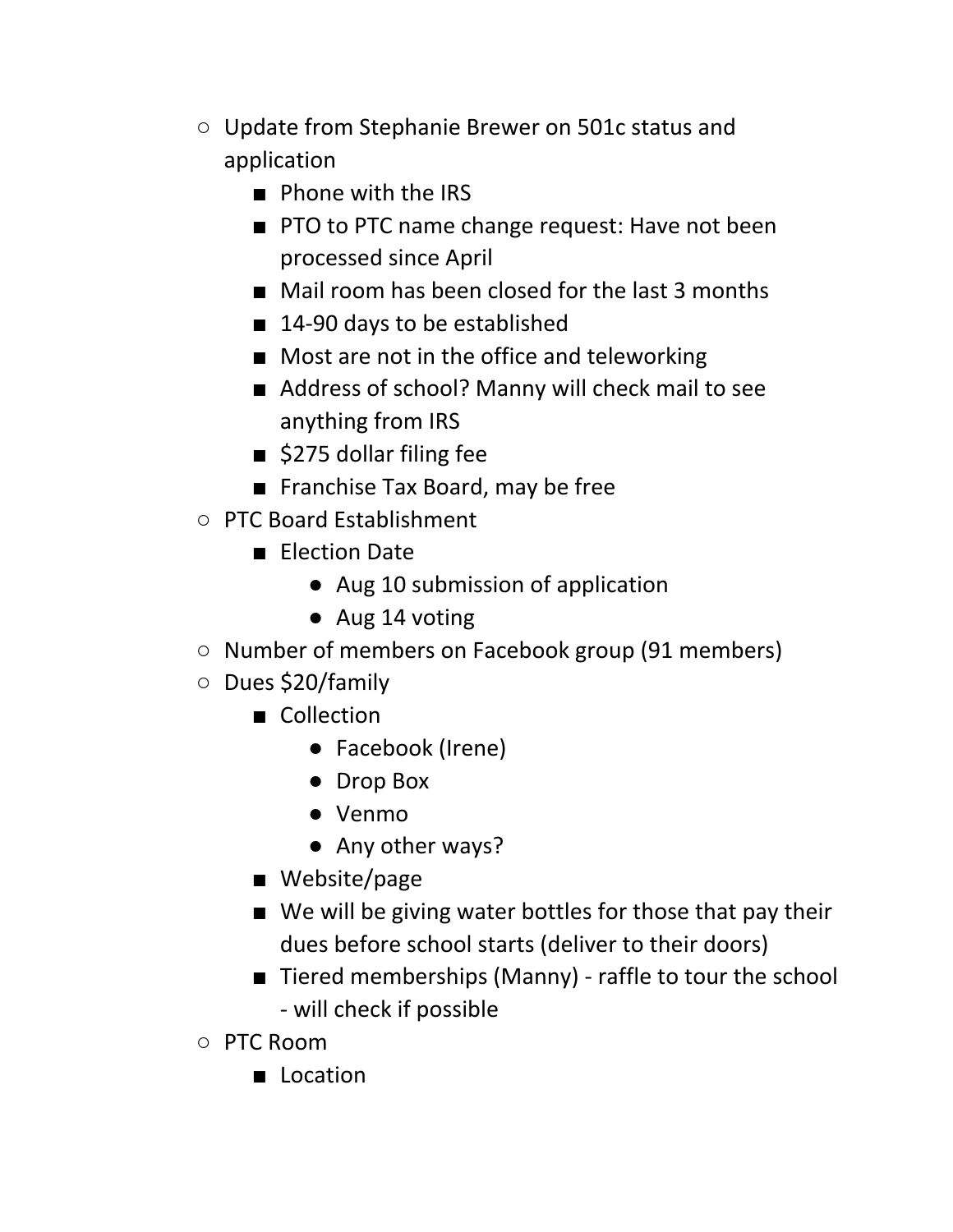- Fridge will be donated (from school secretary)
- Freezer as well
- Announcements and sponsors can be displayed
- Field Trips
	- Kinder 2nd Grade field trips booked
		- Oct 16 kinder (Bishops)
		- Oct 15 1st and 2nd grade (Bishops)
	- Plantenatrium Waitlist 4th or 5th
	- Bernhard Museum (3rd grade)- Still closed last time checked, any volunteers for follow up? (Cindy McPhail)
	- TK field trip? Green Acres/Home Depot (Bevin Brott will coordinate)
	- After this year, teachers will take over field trips
- Next meeting
	- Mid to late July

| <b>Action items</b>                                           | Owner(s)                             | <b>Deadline</b> | Status            |
|---------------------------------------------------------------|--------------------------------------|-----------------|-------------------|
| <b>Basketball Hoop Height</b>                                 | Manny                                | <b>TODAY</b>    | Completed<br>l9ft |
| Linking Facebook PTC<br>page to Riego Creek<br>School FB Page | Manny                                | <b>TODAY</b>    | In Progress       |
| 100 PTC Members                                               | <b>Current PTC</b><br><b>Members</b> | By next meeting | In progress       |
| [Action item 4]                                               | [Name(s) $4$ ]                       | Date 4]         | [Status 4]        |
| [Action item 5]                                               | [Name(s) $5$ ]                       | Date 5]         | [Status 5]        |
| [Action item 6]                                               | [Name(s) $6$ ]                       | [Date 6]        | [Status 6]        |

WISH LIST:

Stereo System Popcorn Machine